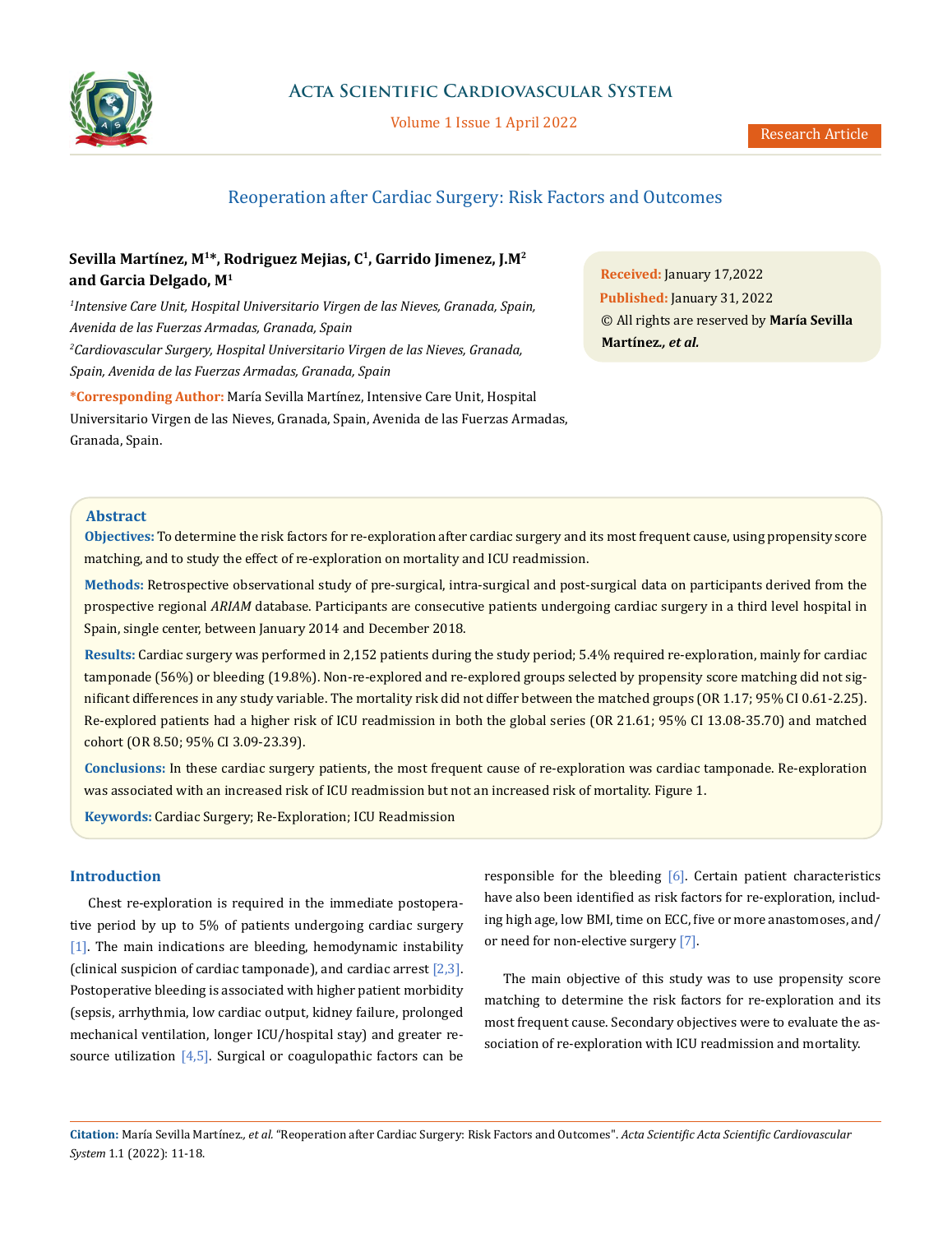### **Methods**

A retrospective observational study was conducted in consecutive patients undergoing cardiac surgery in a third-level hospital (Virgen de las Nieves Hospital, Granada, Spain) between January 2014 and December 2018, including: routine coronary surgery (on-pump and off-pump), valve procedures, complex aortic surgery, and procedures for congenital heart defects and post-infarction complications. Patients receiving transcatheter aortic valve implantation were excluded. Heart transplantation is not carried out at our center. The pre-operative antiplatelet and anticoagulation management and the transfusion and coagulation protocols at our center follow the recommendations and algorithms of the European Associations of Cardiothoracic Surgery and Cardiothoracic Anesthesiology [8] and are guided by thromboelastography results, with routine use of cell saver and administration of fibrinogen.

#### **Study variables**

Data were gathered by physicians responsible for entering data from our center in the ARIAM registry of the Andalusian Public Health Service and trained for this purpose [9].

Pre-operative data were gathered on: pre-surgery hospital department (ICU/ward), surgery type (elective, urgent, emergency), preoperative diagnosis, EuroSCORE, SAPS 3 score, age, sex, NYHA stage, and history/presence of anemia, antiplatelet, or anticoagulation therapy, percutaneous coronary intervention, cardiac surgery, obesity, hypertension, COPD, severe pulmonary hypertension, AMI, congestive heart failure, peripheral vascular disease, stroke, or kidney failure (creatinine > 1.2 mg/dl). Surgery was defined as elective when pre-planned, urgent when necessary, within 24-48 hours, and emergency when immediate intervention was required. Intraoperative data were collected on any major bleeding (transfusion of ≥ 4 units RBC), ECC time, circulatory arrest, and aortic crossclamp time. Postoperative data were gathered on: complications, including cardiogenic shock, perioperative myocardial infarction, sternal dehiscence, sepsis, multiple organ failure, stroke, mechanical ventilation > 24h, and/or renal replacement therapy (continuous or intermittent dialysis); number and cause of re-explorations; time on mechanical ventilation time; and length of ICU stay of reexplored patients. Information was also collected on the mortality and need for ICU readmission, as outcome variables.

### **Statistical analysis**

In a descriptive analysis, absolute (n) and relative (%) frequencies were calculated for qualitative variables and means and standard deviations or, when the distribution was non-normal (by Kolmogorov-Smirnov test), medians and percentiles (Me [P25-P75]) were calculated for continuous variables. Bivariate analysis of reexploration-related factors was performed using the Student's ttest or, when the distribution was non-normal, the Mann-Whitney test for numerical variables, and by means of Pearson's chi-square test or Fisher's exact test, as appropriate, for qualitative variables. A multivariate logistic regression model was developed, entering variables that were significant in the bivariate analyses ( $p < 0.05$ ) and using a backward stepwise approach, with p <0.05 and p> 0.10 as entry and exit criteria, respectively. The area under the receiver operating characteristic (ROC) curve was used to evaluate the predictive capacity of the final model.

Differences were observed in many characteristics between patients who underwent re-exploration and those who did not. Therefore, in order to minimize confounding bias, propensity score matching was applied to select a subgroup of non-re-explored patients that was as similar as possible to the re-exploration group, using the nearest neighbor matching approach without replacement. Variables that were significant in the multivariate logistic analysis were used for the matching process, *i.e.,* obesity, previous acute myocardial infarction, severe pulmonary hypertension, antiplatelet therapy in previous 24 hours, endocarditis, three-vessel coronary disease, aortic aneurysm, pre-surgical NYHA, nature of surgery (elective, urgent, emergency), major bleeding ( $\geq 4$  RBC units), ICU complications, mechanical ventilation time, renal replacement therapy, hemoglobin level (<12g/dl), ECC time, aortic cross-clamp time, Euro SCORE, SAPS 3 score, and type of valve intervention.

Mortality and ICU readmission data for the matching cohorts were analyzed as outcome variables, calculating odds ratios (ORs) with 95% confidence interval (CI). SPSS version 19 (IBM, Armonk, NY) and Stata 12 software (College Station, TX: Stata Corp LP) were used for statistical analyses.

## **Results**

Between January 2014 and December 2018, cardiac surgery was performed in 2,152 patients: 60.7% male, with a mean **±** SD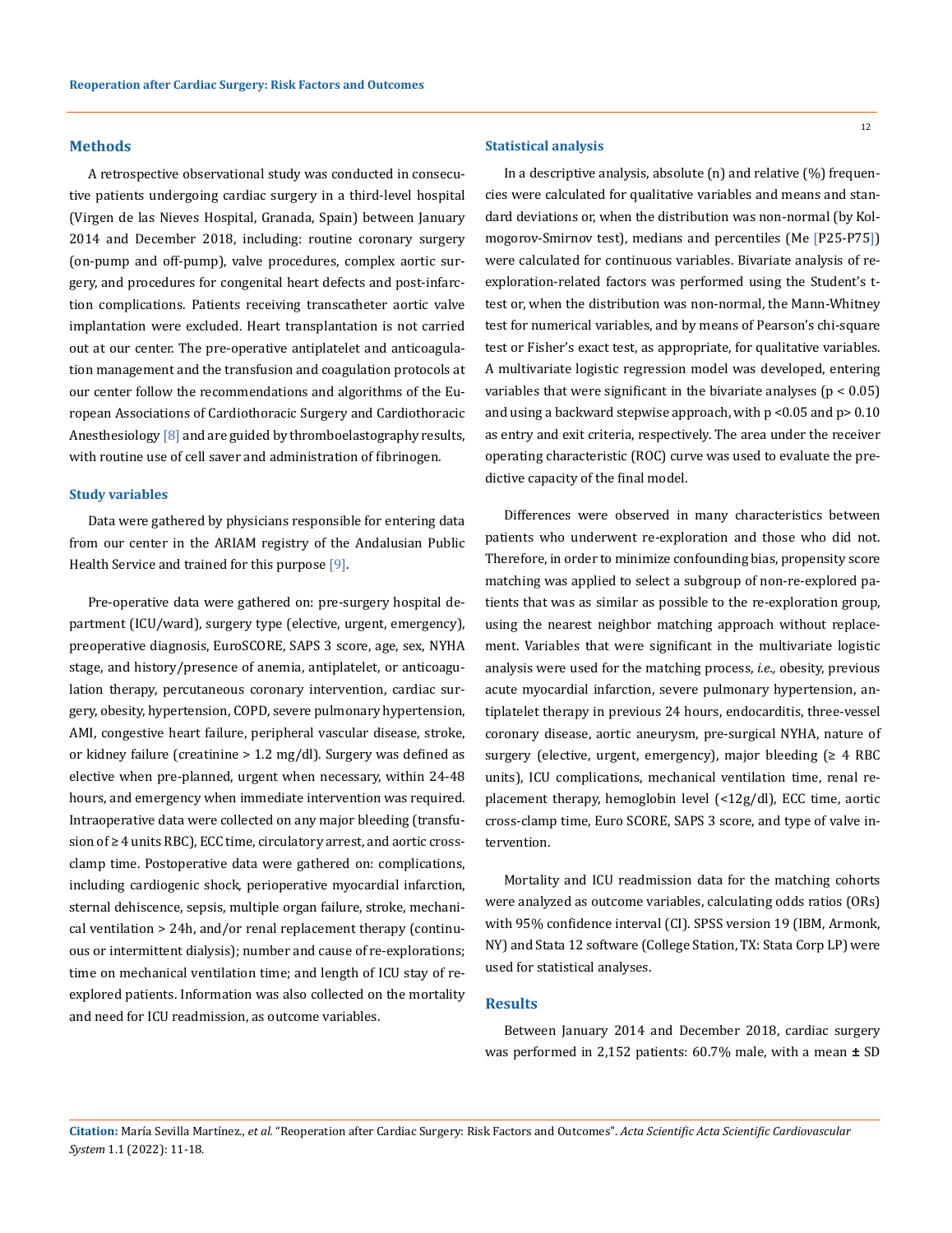age of 64.31 **±** 12.31 years. The history/presence of hypertension was recorded in 62.9% of the patients, dyslipidemia in 46.9%, obesity in 32.3%, diabetes in 29.5%, chronic kidney disease in 24%, AMI in 15.4%, COPD in 12.5%, and severe pulmonary hypertension in 11.5%. The preoperative diagnosis was aortic stenosis in 39.5%, mitral regurgitation in 26.4%, aortic regurgitation in 24%, three-vessel disease in 12.2%, and type A aortic dissection in 2.9%. Before surgery, 67.7% of the patients were in NYHA I-II and 32.4% in NYHA III-IV. The surgery was elective for 73% of patients, urgent for 22.6%, and emergency for 4.4%. Re-exploration was performed in 5.4% of cases ( $n = 116$ ). Table 1 displays the characteristics of the re-explored and non-re-explored groups. These groups did not significantly differ at baseline in age, sex, diabetes, hypertension, COPD, previous anticoagulant medication, or previous cardiac surgery; however, the re-explored group had a higher percentage of obese patients, patients with severe pulmonary hypertension, those receiving mechanical ventilation > 24 h, and those receiving emergency surgery, and the patients had a higher NYHA class, longer ECC time, greater intraoperative bleeding, and higher ICU readmission and mortality rates in comparison to the non-re-explored patients.

|                                     | Non-re-explo-<br>ration<br>$N = 2036$<br>$(94.6\%)$ | <b>Re-exploration</b><br>$N = 116(5.4\%)$ | P<br>value   |
|-------------------------------------|-----------------------------------------------------|-------------------------------------------|--------------|
|                                     | Preoperative                                        |                                           |              |
| Age, Me $[P_{25} - P_{75}]$         | 67 [57-73]                                          | 68[59-74]                                 | 0.608        |
| Female                              | 793 (38.9)                                          | 53 (45.7)                                 | 0.148        |
| Obesity                             | 643 (31.6)                                          | 50 (43.1)                                 | 0.015        |
| <b>Diabetes</b>                     | 607 (29.8)                                          | 28 (24.1)                                 | 0.213        |
| <b>HBP</b>                          | 1270 (62.4)                                         | 78 (67.2)                                 | 0.247        |
| P. myocardial<br>infarct            | 319 (15.7)                                          | 13 (11.2)                                 | ${}_{0.001}$ |
| P. congestive<br>heart failure      | 452 (22.2)                                          | 26 (22.8)                                 | 0.882        |
| Peripheral<br>vascular disease      | 71 (3.5)                                            | 1(0.9)                                    | 0.179        |
| P. cerebrovascu-<br>lar event       | 107 (5.3)                                           | 6(5.3)                                    | 0.998        |
| Chronic lung<br>disease             | 255 (12.5)                                          | 13 (11.4)                                 | 0.723        |
| Severe<br>Pulmonary<br>Hypertension | 226 (11.1)                                          | 22 (19.3)                                 | 0.008        |

|                                         |                   |                   | 13          |
|-----------------------------------------|-------------------|-------------------|-------------|
| P. kidney failure                       | 483 (23.7)        | 33 (28.9)         | 0.205       |
| P. hemoglobin,<br>$Me[P_{25} - P_{75}]$ | 13.5[12.1-14.8]   | 12.9[11.3-14.5]   | 0.007       |
| P. antiplatelet<br>medication           | 739 (36.4)        | 31 (27)           | 0.041       |
| P. anticoagulant<br>medication          | 662 (32.6)        | 45 (39.1)         | 0.146       |
| P. PCI                                  | 186 (9.1)         | 15 (12.9)         | 0.172       |
| P. Cardiac<br>surgery                   | 210 (10.3)        | 17 (14.7)         | 0.139       |
| Mitral<br>incompetence                  | 525 (25.8)        | 44 (37.9)         | 0.004       |
| Mitral stenosis                         | 215 (10.6)        | 15 (12.9)         | 0.421       |
| Aortic<br>incompetence                  | 473 (23.2)        | 44 (37.9)         | ${}< 0.001$ |
| Aortic stenosis                         | 810 (39.8)        | 41 (35.3)         | 0.342       |
| Tricuspid<br>incompetence               | 203 (10)          | 19 (16.4)         | 0.027       |
| Endocarditis<br>diagnosis               | 112 (5.5)         | 18 (15.5)         | ${}< 0.001$ |
| 3-Vessel<br>coronary<br>disease         | 257 (12.6)        | 5(4.3)            | 0.008       |
| Aortic<br>aneurysm                      | 185 (9.1)         | 17 (14.7)         | 0.045       |
| <b>NYHA Scale</b>                       |                   |                   | 0.006       |
| L                                       | 578 (28.5)        | 22 (19.3)         |             |
| H                                       | 807 (39.8)        | 41 (36)           |             |
| III                                     | 543 (26.8)        | 39 (34.2)         |             |
| IV                                      | 99 (4.9)          | 12 (10.5)         |             |
| Pre-Surgery<br>Origin                   |                   |                   | 0.002       |
| Hospital ward                           | 1878 (92.4)       | 98 (84.5)         |             |
| ICU                                     | 154 (7.6)         | 18 (15.5)         |             |
| <b>Surgical Priority</b>                |                   |                   | 0.001       |
| Elective                                | 1494 (73.4)       | 77 (66.4)         |             |
| Urgent                                  | 460 (22.6)        | 26 (22.4)         |             |
| Emergency                               | 82 (4)            | 13 (11.2)         |             |
| EuroSCORE,<br>$mean \pm SD$             | $9.77 \pm 11.29$  | $13.83 \pm 13.70$ | ${}< 0.001$ |
| SAPS 3,<br>$mean \pm SD$                | $40.92 \pm 10.88$ | 45.84 ± 12.53     | ${}< 0.001$ |

**Citation:** María Sevilla Martínez*., et al.* "Reoperation after Cardiac Surgery: Risk Factors and Outcomes". *Acta Scientific Acta Scientific Cardiovascular System* 1.1 (2022): 11-18.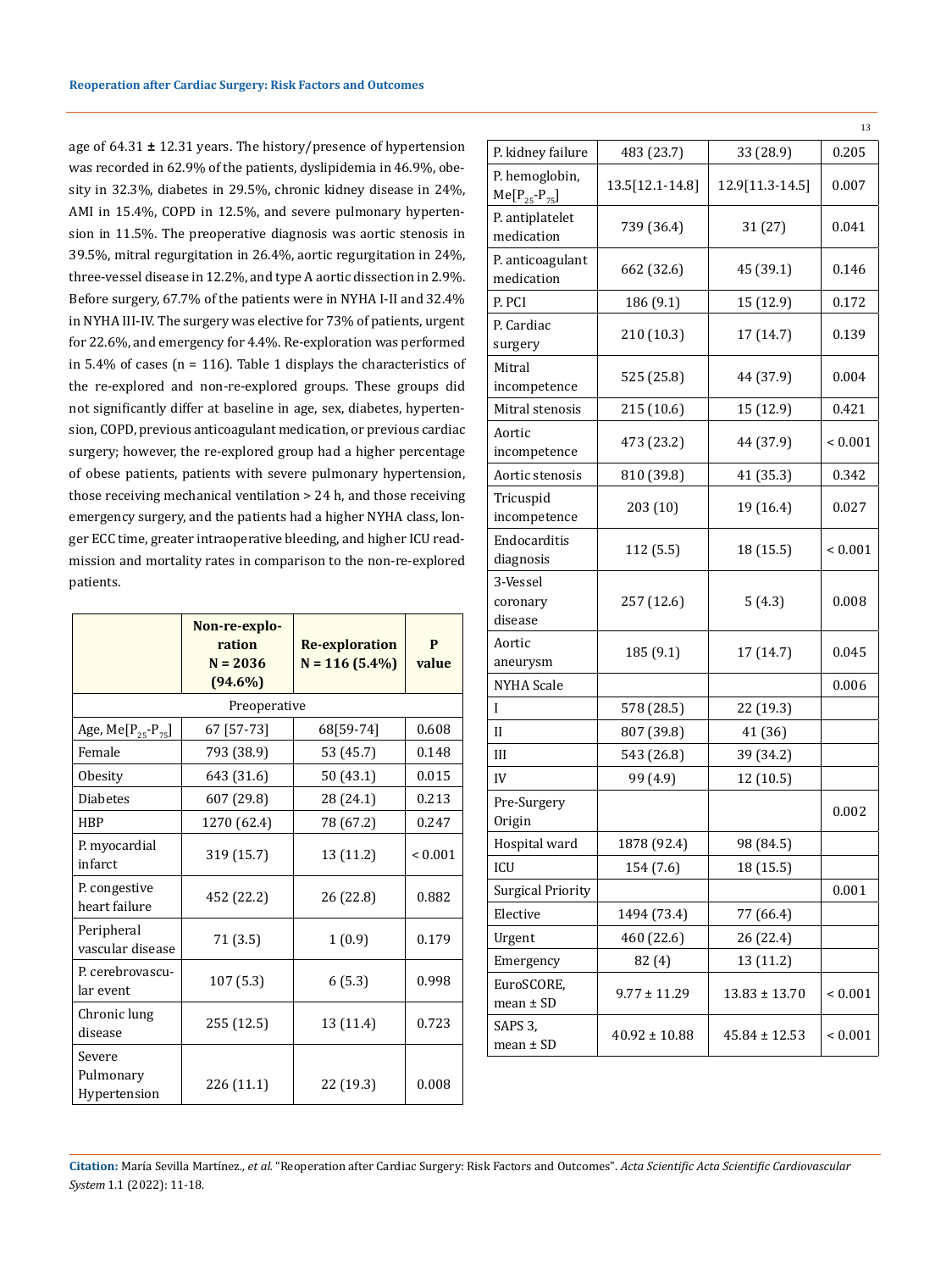| <b>INTRAOPERATIVE</b>                          |                       |                 |              |  |  |  |
|------------------------------------------------|-----------------------|-----------------|--------------|--|--|--|
| Major bleeding<br>(≥ 4 RBC)                    | 31 (27)<br>315 (16.1) |                 | 0.003        |  |  |  |
| ECC, Me $[P_{25} - P_{75}]$                    | 105[80-139]           | 125[90-175]     | ${}_{0.001}$ |  |  |  |
| Clamping,<br>$Me[P_{25} - P_{75}]$             | 80[61-111]            | 94[68-138.5]    | 0.001        |  |  |  |
| Circulatory<br>stop, Me<br>$[P_{25} - P_{75}]$ | 27.5[17-41]           | 24.5[19.2-36.5] | 0.742        |  |  |  |
|                                                | POSTOPERATIVE         |                 |              |  |  |  |
|                                                |                       |                 |              |  |  |  |
| Death                                          | 201 (9.9)             | 33 (28.4)       | ${}< 0.001$  |  |  |  |
| Complications                                  |                       |                 |              |  |  |  |
| Cardiogenic<br>shock                           | 168 (8.5)             | 41 (35.3)       | < 0.001      |  |  |  |
| Perioperative<br>myocardial<br>Infarct         | 73 (3.7)              | 5(4.3)          | 0.617        |  |  |  |
| Sternal<br>dehiscence                          | 2(0.1)                | 7(6.0)          | ${}_{0.001}$ |  |  |  |

Out of the 116 re-explored patients (Table 2), 56% were male, 86.2% had initially received elective or urgent surgery, which was valve or aortic surgery in 96.6% of cases. Re-exploration was for tamponade in 56%, bleeding in 19.8%, and sternal dehiscence in

|                                                 |            |           | 14           |
|-------------------------------------------------|------------|-----------|--------------|
| Sepsis                                          | 49 (2.5)   | 6(5.2)    | 0.121        |
| Multi-organic<br>failure                        | 105(5.5)   | 20 (17.2) | ${}_{0.001}$ |
| Stroke                                          | 41(2.1)    | 5(4.3)    | 0.106        |
| Mechanical<br>ventilation ><br>2.4 <sub>h</sub> | 304 (15.5) | 72 (62.1) | ${}_{0.001}$ |
| <b>RRT</b>                                      | 91 (4.6)   | 13 (11.2) | 0.002        |
| <b>ICU</b><br>readmission                       | 50(2.8)    | 36 (38.3) | ${}< 0.001$  |

14

**Table 1:** Cohort characteristics.

ECC: Extracorporeal Circulation; HBP: High Blood Pressure; P: Previous; PCI: Percutaneous Coronary Intervention; RRT: Renal Replacement Therapy.

11.2% of patients. When re-explorations were classified as early (≤ 48 h post-surgery) or late (> 48 h post-surgery), the most frequent reasons for the former were bleeding (in 30.6%) and tamponade (in 64.5%), whereas late re-exploration was most frequently carried out for tamponade (46.3%), sternal dehiscence (24.1%) and valve-related causes (14.8%). The hospital stay was also longer for late re-explorations (8 [3-15.5] vs. 13[7.5-25] days, p = 0.007). No difference in mortality rate was observed, being 27.4% for early reexplorations and 29.6% for late re-explorations ( $p = 0.792$ ).

|                                 | Global<br><b>Re-exploration</b><br>N(%)<br>116 (100) | Early<br><b>Re-exploration</b><br>N(%)<br>62 (53.4) | Late<br><b>Re-exploration</b><br>N(%)<br>54 (46.6) | P value |  |  |
|---------------------------------|------------------------------------------------------|-----------------------------------------------------|----------------------------------------------------|---------|--|--|
|                                 |                                                      |                                                     |                                                    |         |  |  |
| Sex Female                      | 51 (44)                                              | 23 (37.1)                                           | 28 (51.9)                                          | 0.110   |  |  |
| Antiplatelet                    | 36 (31)                                              | 22 (35.5)                                           | 14 (25.9)                                          | 0.267   |  |  |
| Anticoagulant                   | 39 (33.6)                                            | 17 (27.9)                                           | 22 (40.7)                                          | 0.146   |  |  |
| Previous Surgery Priority Level |                                                      |                                                     |                                                    |         |  |  |
| Elective/Urgent                 | 100 (86.2)                                           | 49 (81.7)                                           | 51 (94.4)                                          | 0.038   |  |  |
| Emergency                       | 14 (12.1)                                            | 11 (18.3)                                           | 3(5.6)                                             |         |  |  |
|                                 |                                                      |                                                     |                                                    |         |  |  |
| Type of Surgery                 |                                                      |                                                     |                                                    |         |  |  |
| CABG/Other                      | 3(2.6)                                               | 3(4.9)                                              | 0(0)                                               |         |  |  |
| Valve/Aortic                    | 112 (96.6)                                           | 58 (95.1)                                           | 54 (100)                                           | 0.246   |  |  |
| Re-exploration Causes           |                                                      |                                                     |                                                    |         |  |  |

**Citation:** María Sevilla Martínez*., et al.* "Reoperation after Cardiac Surgery: Risk Factors and Outcomes". *Acta Scientific Acta Scientific Cardiovascular System* 1.1 (2022): 11-18.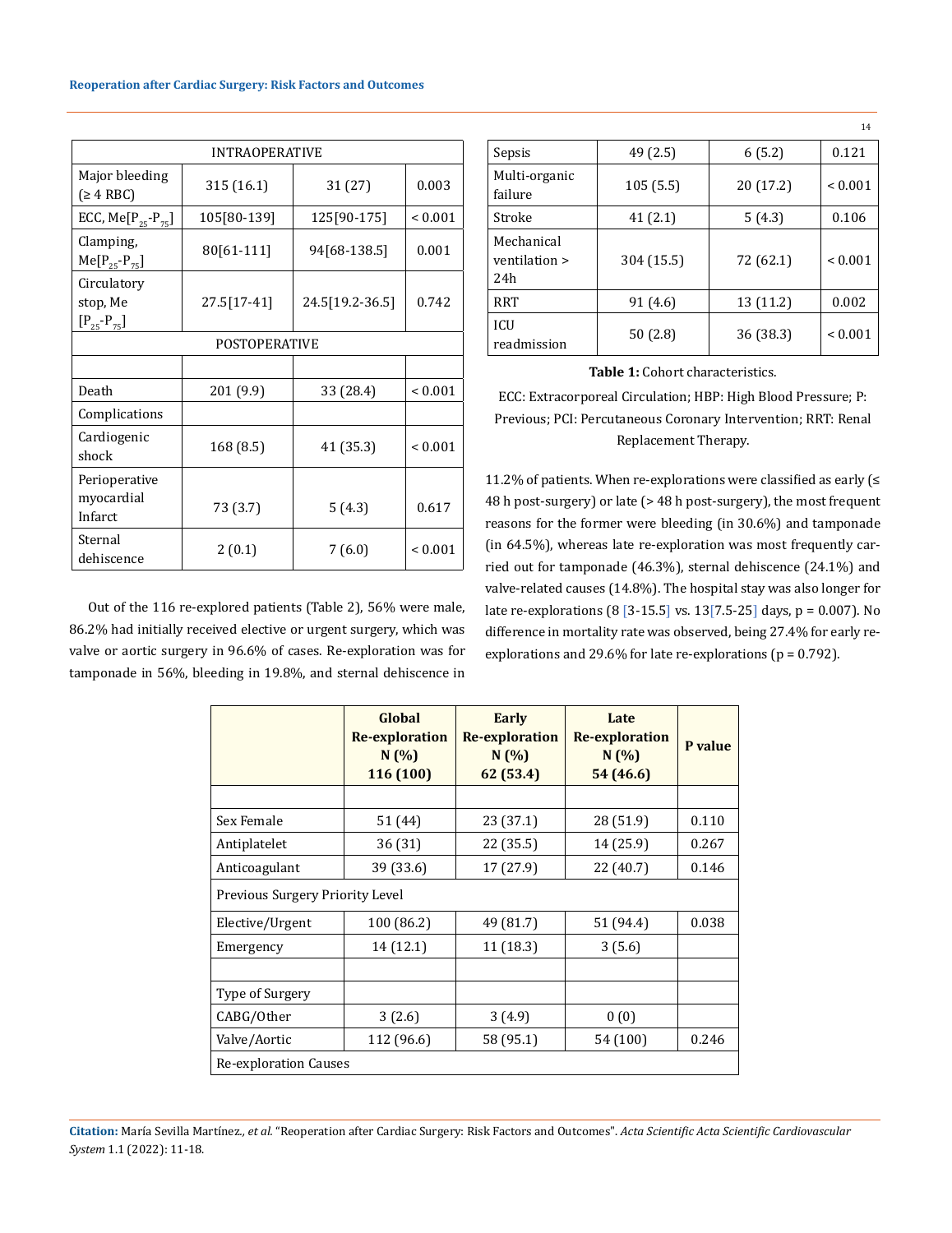| Endocarditis                      | 8(6.9)       | 5(8.1)      | 3(5.6)       | 0.722   |
|-----------------------------------|--------------|-------------|--------------|---------|
| Bleeding                          | 23 (19.8)    | 19 (30.6)   | 4(7.4)       | 0.002   |
| Cardiac tamponade                 | 65 (56)      | 40 (64.5)   | 25 (46.3)    | 0.049   |
| Valve                             | 9(7.8)       | 1(1.6)      | 8(14.8)      | 0.012   |
| Coronary                          | 3(2.6)       | 2(3.2)      | 1(1.9)       | 1       |
| Dehiscence                        | 13 (11.2)    | 0(0)        | 13 (24.1)    | < 0.001 |
| Infection                         | 5(4.3)       | 0(0)        | 5(9.3)       | 0.020   |
| <b>Others</b>                     | 4(3.4)       | 1(1.6)      | 3(5.6)       | 0.337   |
| Complications                     |              |             |              |         |
| MV time (Days),                   |              |             |              |         |
| $Me[P_{25} - P_{75}]$             | $3[1-6]$     | $4[1-8.25]$ | $2[0-5.5]$   | 0.012   |
| Length ICU stay                   |              |             |              |         |
| (Days), Me[ $P_{25}$ - $P_{75}$ ] | $11[6-19.5]$ | $8[3-15.5]$ | $13[7.5-25]$ | 0.007   |
| Death                             | 33 (28.4)    | 17 (27.4)   | 16 (29.6)    | 0.792   |

**Table 2:** Re-exploration Group characteristics.

CABG: Coronary Artery Bypass Graft; MV: Mechanical Ventilation

In the multivariate analysis, re-exploration was associated with obesity (OR 1.680; 95% CI 1.115-2.533), pre-surgical diagnosis of endocarditis (OR 2.636; 95% CI 1.422-4.888), valvular/aortic surgery (OR 4.366; 95% CI 1.358-14.034), and ECC time> 120 min (OR 1.853; 95% CI 1.233-2.783) (Table 3).

In order to compare mortality and readmission rates between non-re-explored and re-explored groups with minimum confounding effects, propensity score matching was carried out for the variables that differed between them. The matched groups comprised 98 re-explored patients and 98 non-re-explored patients, with no

|                                                   | OR (95% CI)        | P value |
|---------------------------------------------------|--------------------|---------|
| Obesity                                           | $1.680(1.11-2.53)$ | 0.013   |
| <b>Endocarditis Diagnosis</b>                     | 2.636 (1.42-4.88)  | 0.002   |
| Valve/Aortic Disease<br>Surgery                   | 4.366 (1.35-14.03) | 0.013   |
| <b>Extracorporeal Circulation</b><br>>120 minutes | 1.853 (1.23-2.78)  | 0.003   |

**Table 3:** Multivariate analysis of risk factors related to Re-exploration.

statistically significant between-group difference in any study variable (Table 4).

|                                  | <b>Global cohort</b>                    |                                         |         | <b>Propensity - matched</b><br>cohorts |                                    |         |
|----------------------------------|-----------------------------------------|-----------------------------------------|---------|----------------------------------------|------------------------------------|---------|
|                                  | Non-re-exploration<br>$N = 2036(94.6%)$ | <b>Re-exploration</b><br>$N=116(5.4\%)$ | P value | Non-re-exploration<br>$N = 98(50.0\%)$ | Re-exploration<br>$N = 98(50.0\%)$ | P value |
| Female Sex                       | 793(38.9)                               | 53(45.7)                                | 0.148   | 42(42.9)                               | 42(42.9)                           | 1.000   |
| Obesity                          | 643(31.6)                               | 50(43.4)                                | 0.015   | 46(46.9)                               | 43(43.8)                           | 0.669   |
| P. myocardial Infarct            | 319(15.7)                               | 13(11.2)                                | < 0.001 | 8(8.2)                                 | 8(8.2)                             | 1.000   |
| Severe Pulmonary<br>Hypertension | 226(11.1)                               | 22(19.3)                                | 0.008   | 21(21.4)                               | 21(21.4)                           | 1.000   |

**Citation:** María Sevilla Martínez*., et al.* "Reoperation after Cardiac Surgery: Risk Factors and Outcomes". *Acta Scientific Acta Scientific Cardiovascular System* 1.1 (2022): 11-18.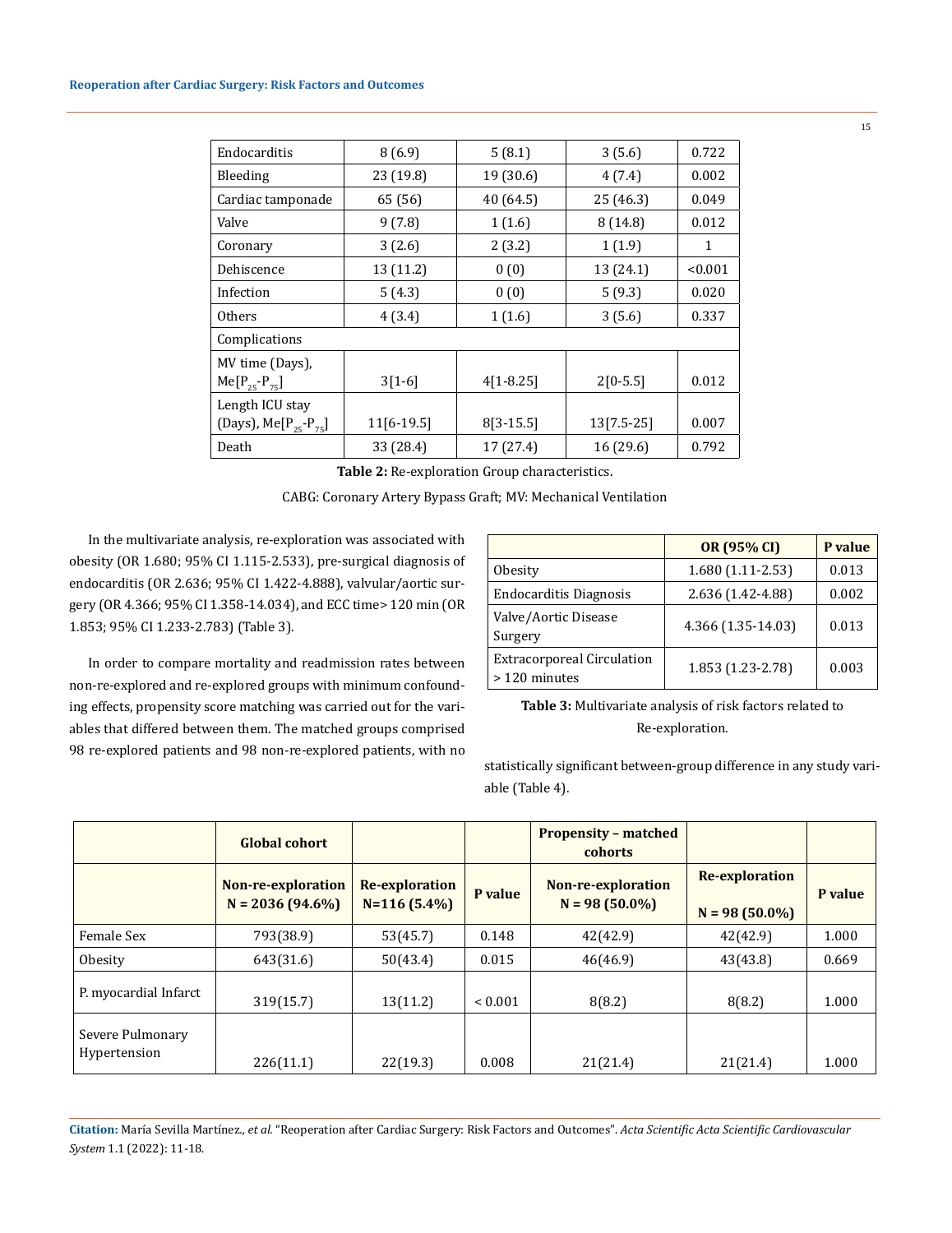### **Reoperation after Cardiac Surgery: Risk Factors and Outcomes**

|                                    |             |              |              |                   |                 | 16           |
|------------------------------------|-------------|--------------|--------------|-------------------|-----------------|--------------|
| P. antiplatelet                    | 739(36.4)   | 31(27)       | 0.041        | 25(25.5)          | 26(26.5)        | 0.871        |
| Endocarditis                       | 112(5.5)    | 18(15.5)     | ${}_{0.001}$ | 17(17.3)          | 16(16.3)        | 0.850        |
| 3-vessel coronary                  |             |              |              |                   |                 |              |
| disease                            | 257(12.6)   | 5(4.3)       | 0.008        | 4(4.0)            | 5(5.1)          | 0.735        |
| Aortic aneurysm                    | 185(9.1)    | 17(14.7)     | 0.045        | 13(13.2)          | 15(15.3)        | 0.685        |
| Major bleeding                     | 315(16.1)   | 31(27)       | 0.003        | 31(31.6)          | 25(25.5)        | 0.343        |
| ECC<br>, Me[ $P_{25}$ - $P_{75}$ ] | 105[80-139] | 125[90-175]  | ${}_{0.001}$ | 128[84.75-164.25] | 123.5[90-170.5] | 0.593        |
| Clamping, $Me[P_{25}-P_{75}]$      | 80[61-111]  | 94[68-138.5] | 0.001        | 95[72.75-127.25]  | 94[68-137.25]   | 0.865        |
| MV > 24h                           | 304(15.5)   | 72(62.1)     | ${}_{0.001}$ | 61(62.2)          | 59(60.2)        | 0.771        |
| <b>RRT</b>                         | 91(4.6)     | 13(11.2)     | 0.002        | 17(17.3)          | 12(12.2)        | 0.317        |
| Dead                               | 201 (9.9)   | 33 (28.4)    | ${}_{0.001}$ | 23(23.4)          | 26(26.5)        | 0.621        |
| ICU re-admission                   | 50(2.8)     | 36(38.3)     | ${}_{0.001}$ | 5(6.6)            | 31(37.8)        | ${}_{0.001}$ |

**Table 4:** Characteristic in the global cohort and propensity-matched cohorts**.**

ECC: Extracorporeal Circulation; Major Bleeding: ≥ 4 RBC Units; MV: Mechanical Ventilation; P: Previous; RRT: Renal Replacement

## Therapy

In the logistic regression analysis for mortality, re-explored patients had a higher risk of death in the global cohort (OR 3.61; 95% CI 2.35-5.54), but the mortality risk did not differ between the matched groups (OR 1.17; 95% CI 0.61-2.25). In the multivariate analysis for ICU re-admission, re-explored patients had a higher risk of readmission not only in the global cohort (OR 21.61; 95% CI 13.08-35.70) but also in the matched cohort (OR 8.50; 95% CI 3.09-23.39).

## **Discussion**

In this study of cardiac surgery patients, re-exploration was associated in the global series with obesity, a previous diagnosis of endocarditis, valvular/aortic surgery, and EEC for more than 2 hours. However, risk factors did not differ between homogeneous groups of re-explored and non-re-explored patients selected by propensity score matching. In this comparison, re-exploration did not prove to be a risk factor for mortality, although it was a risk factor for ICU readmission.

Previous studies have associated prolonged ECC time (> 2 hours) in the initial surgery with the need for re-exploration [4,10,11]. However, obesity has not generally been associated with re-exploration; on the contrary, a low body mass index has been described as a risk factor  $[4,10]$ . Our finding may be influenced by the large proportion of obese patients, which was 32.2% in the global series and 43.1% in the re-explored patients. It is possible that both a high and a low body mass index increase the likelihood of re-exploration, underscoring the value of achieving a weight within the normal range before elective cardiac surgery. Nevertheless, after matching explored and non-re-explored patients to minimize confounding factors, no risk factors were significantly associated with re-exploration.

Re-exploration was performed due to instability of the patient with hypotension and hypoperfusion requiring vasoactive drugs, fluid therapy and transfusions. The most frequent reason for reexploration was for tamponade in 56%, bleeding in 19.8%, and sternal dehiscence in 11.2% of patients. When re-explorations were classified as early or late, the most frequent reasons for the former were bleeding (in 30.6%) and tamponade (in 64.5%), whereas late re-exploration was most frequently carried out for tamponade (46.3%), sternal dehiscence (24.1%) and valve-related causes (14.8%).

 Patients undergoing re-exploration > 48 h post-surgery had a longer ICU stay in comparison to those re-explored within 48 h, thherefore, close monitoring of the patient and repeated echocardiographic controls are important. Nevertheless, there was no difference between them in mortality rate. The shorter ICU stay may be explained by the lesser time with hemodynamic instability

**Citation:** María Sevilla Martínez*., et al.* "Reoperation after Cardiac Surgery: Risk Factors and Outcomes". *Acta Scientific Acta Scientific Cardiovascular System* 1.1 (2022): 11-18.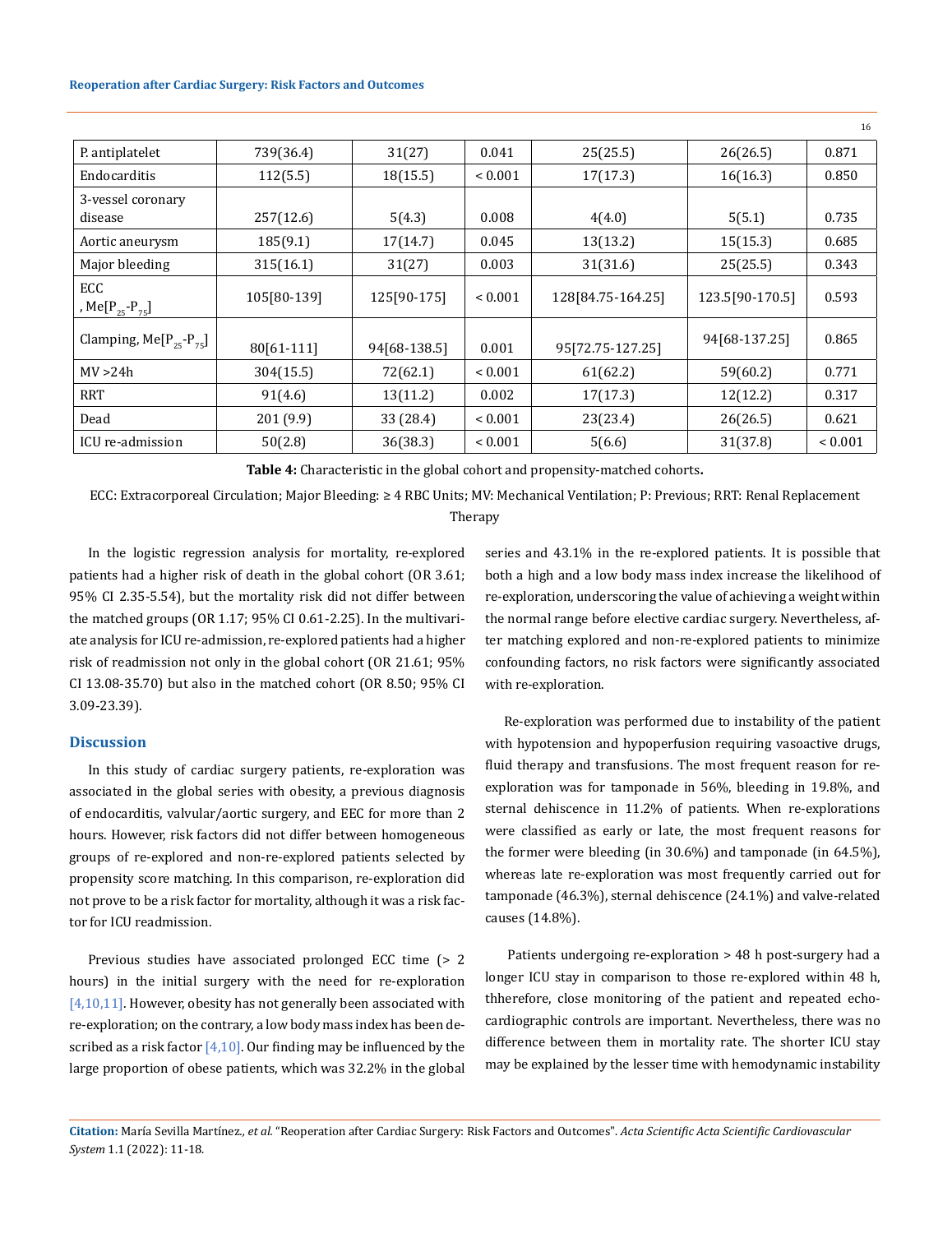(blood loss, tissue hypoxia, vasoactive drugs ...) and consequently lower degree of multiorgan dysfunction.

These data are in partial agreement with previous reports of a longer ICU stay, longer time on mechanical ventilation and higher mortality in patients undergoing late re-exploration, although this was defined as > 12 h post-surgery, which may explain the discrepancies with our study  $[7, 12]$ . Comparison with other studies is hampered by the wide variability in their definitions of "early" and "late" re-exploration.

In the global series of patients, the morbidity and mortality associated with re-exploration were similar to previous reports, including a higher mortality  $[4,13,14,11]$ , longer time on mechanical ventilation  $[4,13,10]$ , higher rate of acute kidney failure  $[4,13,10,11]$ and greater need for dialysis  $[10]$ . In the comparison between matched groups of re-explored and non-re-explored patients, however, re-exploration was not related to an increase in mortality risk. These results are consistent with the findings of Tambe., *et al*. [15], who observed no difference between re-explored and non-re-explored patients in mortality, acute kidney failure, or sternal wound infection; however, they are in disagreement with authors describing re-exploration for bleeding as a lethal and morbid complication of cardiac surgery [16].

We highlight the greater risk of ICU readmission in patients undergoing re-exploration, both in the global series and matched cohorts, which is associated with a higher consumption of resources. This may be attributable to the debilitating effects of two surgeries, delaying the mobilization of the patients and increasing their risk of post-surgical complications [16,17].

This study is limited by its single-center and retrospective design. However, the sample size was substantial, and the possibility of election and confounding biases was minimized by adopting a propensity score matching approach. As an experimental study, the combination of various statistical methods allowed results to be contrasted and combined from different perspectives, yielding more complete information [18].

## **Conclusions**

Re-exploration after cardiac surgery is a relatively frequent complication, most commonly due to cardiac tamponade. No risk factor was significantly associated with re-exploration, which was

not related to a higher mortality rate. However, re-exploration was associated with a higher risk of ICU readmission.

## **Declarations of Interest**

none.

#### **Funding Statement**

#### None.

#### **Bibliography**

- 1. Charalambous CP., *et al*[. "Chest reexploration in the intensive](https://www.annalsthoracicsurgery.org/article/S0003-4975(05)01029-5/fulltext)  [care unit after cardiac surgery: a safe alternative to returning](https://www.annalsthoracicsurgery.org/article/S0003-4975(05)01029-5/fulltext)  to the operating theater". *[The Annals of Thoracic Surgery](https://www.annalsthoracicsurgery.org/article/S0003-4975(05)01029-5/fulltext)* 81.1 [\(2006\): 191-194.](https://www.annalsthoracicsurgery.org/article/S0003-4975(05)01029-5/fulltext)
- 2. Fiser SM., *et al*[. "Cardiac reoperation in the intensive care unit".](https://pubmed.ncbi.nlm.nih.gov/11426764/)  *[The Annals of Thoracic Surgery](https://pubmed.ncbi.nlm.nih.gov/11426764/)* 71.6 (2001): 1888-1893.
- 3. [Bojar RM. "Manual of perioperative care in adult cardiac sur](https://www.wiley.com/en-gb/Manual+of+Perioperative+Care+in+Adult+Cardiac+Surgery%2C+5th+Edition-p-9781444348248)[gery. West Sussex, UK: John Wiley and Sons \(2011\).](https://www.wiley.com/en-gb/Manual+of+Perioperative+Care+in+Adult+Cardiac+Surgery%2C+5th+Edition-p-9781444348248)
- 4. Vivacqua A., *et al*[. "Morbidity of bleeding after cardiac surgery:](https://www.annalsthoracicsurgery.org/article/S0003-4975(11)00792-2/pdf)  [is it blood transfusion, reoperation for bleeding, or both?"](https://www.annalsthoracicsurgery.org/article/S0003-4975(11)00792-2/pdf) *The [Annals of Thoracic Surgery](https://www.annalsthoracicsurgery.org/article/S0003-4975(11)00792-2/pdf)* 91.6 (2011): 1780-1790.
- 5. Ranucci M., *et al*[. "Surgical reexploration after cardiac opera](https://www.annalsthoracicsurgery.org/article/S0003-4975(08)01658-5/pdf)tions: why a worse outcome?" *[The Annals of Thoracic Surgery](https://www.annalsthoracicsurgery.org/article/S0003-4975(08)01658-5/pdf)*  [86.5 \(2008\): 1557-1562.](https://www.annalsthoracicsurgery.org/article/S0003-4975(08)01658-5/pdf)
- 6. Hall TS., *et al*[. "Re-exploration for hemorrhage following open](https://www.ahajournals.org/doi/full/10.1161/str.0000000000000152)  [heart surgery differentiation on the causes of bleeding and the](https://www.ahajournals.org/doi/full/10.1161/str.0000000000000152)  impact on patient outcomes". *[Annals of Thoracic and Cardio](https://www.ahajournals.org/doi/full/10.1161/str.0000000000000152)[vascular Surgery](https://www.ahajournals.org/doi/full/10.1161/str.0000000000000152)* 7.6 (2001): 352-357.
- 7. Karthik S., *et al*[. "Reexploration for bleeding after coronary ar](https://pubmed.ncbi.nlm.nih.gov/15276512/)[tery bypass surgery: risk factors, outcomes, and the effect of](https://pubmed.ncbi.nlm.nih.gov/15276512/)  time delay". *[The Annals of Thoracic Surgery](https://pubmed.ncbi.nlm.nih.gov/15276512/)* 78.2 (2004): 527- [534.](https://pubmed.ncbi.nlm.nih.gov/15276512/)
- 8. Pagano D., *et al*[. "2017 EACTS/EACTA Guidelines on patient](https://pubmed.ncbi.nlm.nih.gov/29029100/)  [blood management for adult cardiac surgery".](https://pubmed.ncbi.nlm.nih.gov/29029100/) *European Jour[nal of Cardio-Thoracic Surgery](https://pubmed.ncbi.nlm.nih.gov/29029100/)* 53.1 (2018): 79-111.
- 9. [SOCIEDAD ANDALUZA DE CIRUGÍA CARDIOVASCULAR](http://www.saccv.org/noticias.html)  [\(2020\).](http://www.saccv.org/noticias.html)
- 10. [Fröjd V and Jeppsson A. "Reexploration for Bleeding and Its](https://www.sciencedirect.com/science/article/abs/pii/S0003497516000072)  [Association with Mortality after Cardiac Surgery".](https://www.sciencedirect.com/science/article/abs/pii/S0003497516000072) *The Annals [of Thoracic Surgery](https://www.sciencedirect.com/science/article/abs/pii/S0003497516000072)* 102.1 (2016): 109-117.

**Citation:** María Sevilla Martínez*., et al.* "Reoperation after Cardiac Surgery: Risk Factors and Outcomes". *Acta Scientific Acta Scientific Cardiovascular System* 1.1 (2022): 11-18.

17